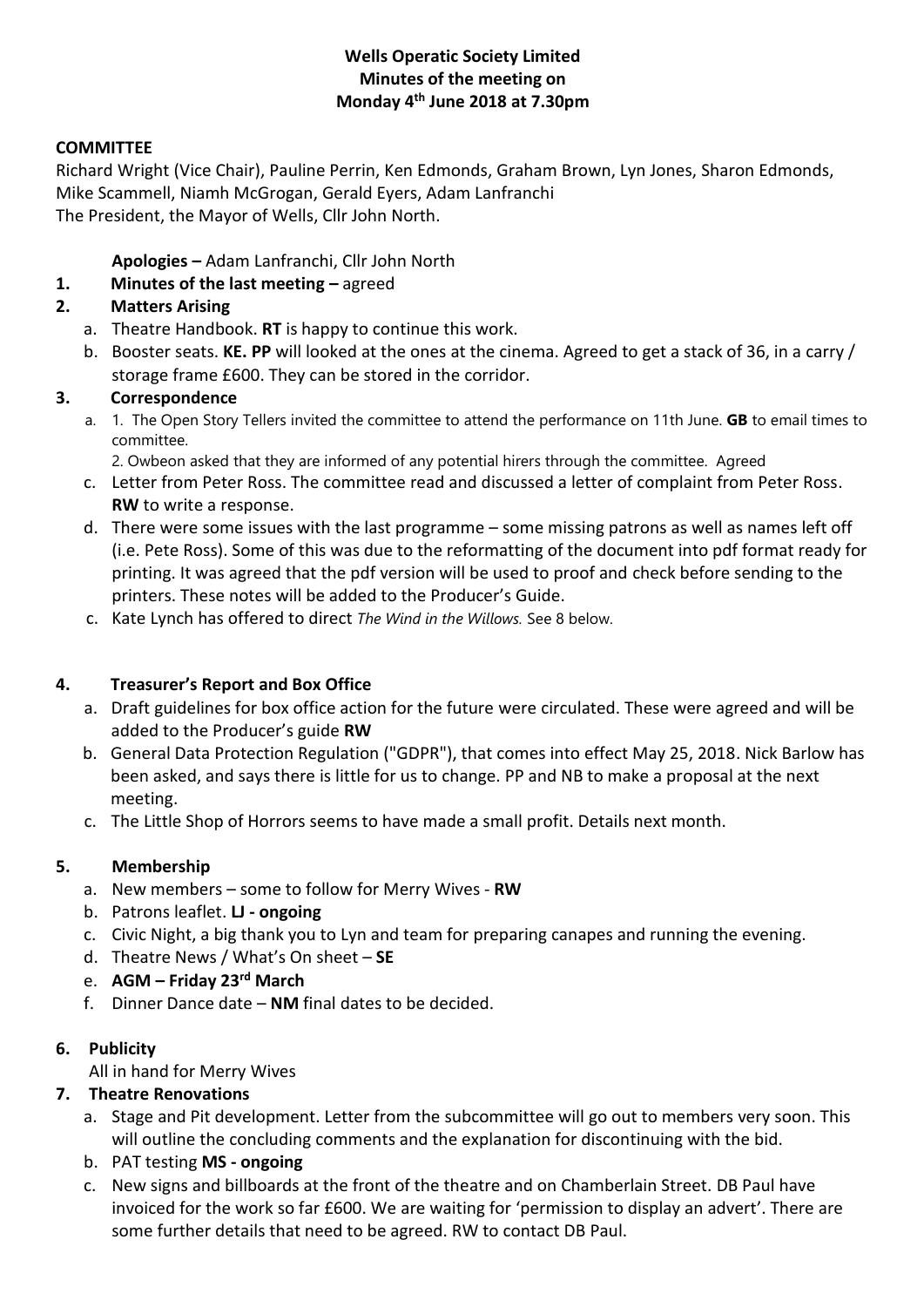- d. Auditorium heating system. **RW** sent a letter to Pulse on the 28<sup>th</sup> March, we are waiting for a reply.
- e. Tree yellow line edge. **Mark Wall** will do the work. **GB** to look for a sign 'do not park'. **ongoing**
- f. Wardrobe floor. An extension to the 'hats' area in the wardrobe was agreed. GE to talk to Mark Wall and cost. **GE** - **ongoing**
- g. Chamberlain Street doors. Long term damage plus wear and tear means these doors need replacing. We need doors that lock from the inside and outside, but also are fitted with a crash bar. **GB** to investigate. Costs to follow. Possibly look at suppliers for new wooden doors. Ongoing.
- h. Disabled seats, sale and position within the auditorium. **KE** ongoing
- i. Rehearsal Room curtains. Agreed to go ahead. **GE ongoing**
- j. Trespassers on the roof **SE** to ask Angelo to get some anti-climb paint and signs fitted.
- k. Background screens used for programme photos. **AL** to investigate costs and storage. **ongoing**

# **8. Productions/Hire.**

**Hires in April, May and June 2018.** See Bar Calendar for details. The person responsible is in bold. Regular dance hires SWSD x2, Small Steps x 2 - **GE**

Liberty Choir – **GE** Cosmo group - **GE** Wives of Windsor Rehearsals - **RW** BOVTS – **GB & ST** Oscar Wilde performance by Peter Gilchrist, supported by the Rotary – **GE, ST, bar KE & NM** Open Story Tellers – **Owbeon (Sarah Briton)** Wells Cathedral School – **GE support needed** SE open up during the week, NM Fri bar, KE Fri, Catriona bar Thurs, FoH Thu – GE, Fri PP, Sat ST WSPA – **GB**

Theatre Festival Week – **GE support needed- volunteers please.**

- **May 15th (Tuesday) -19th 2018 –** *Little Shop of Horrors***. Review –** set was excellent and commented on by lots of people. A director from BOVTS was very impressed. A really good show, well done Nick on your first Direction! There were some issues with the programme and the costumes.
- Comedy Festival Review, bar not emptied quick enough. Well done.
- **Wednesday 6th June** BOVTS West Country Tour. *The Mill on the Floss* by George Eliot, adapted by Helen Edmundson. 70/30 split.
- **September 19th -22nd 2018** William Shakespeare's *The Merry Wives of Windsor* Director **RW,**  Lighting - **GB,** Mediaeval Musician - **Jonathan Weeks,** Costumes – **Louise Baker,** Stage manager – **Charlie Watkins**, Properties – **Pat Watkins,** Choreography – **Tina Eyers,** Prompt – **Freda Brown,** FoH manager – **ST,** Budget – **agreed**, Publicity - **KE**, Ticket Price – **£12 and £10**, Rehearsal schedule – **agreed, Tickets go live on 23rd June**
- **December 15th -22nd 2018** *–* Panto *Aladdin.* Director **Sharon Edmonds,** Producer and writer **– Vicky Orman,** Choreography – **Janice Holwill**, MD – **Nick Barlow,** SM – **Sarah Galton,** Lighting – **GB**, Sound – **Adrian Mitchell**, Costumes – **?**, Prompt – **Freda Brown**, Props - **Vicky Orman,** Make up – **Helen and Julie Makin,** Budget – **tba**, Publicity - **KE**, Ticket Price – **tba**, Rehearsal schedule – **agreed.** FoH manager – **Sally Trayhurn. Tickets go live on**
- **March 2019 – NM** any ideas?
- **May 13th -18th 2019 – Fiddler on the Roof.** Rights received. Director **Lois Harbinson,** Assistant Director – **Adam Lanfranchi**, Producer **- Graham Brown**, MD – **Sheila Ross,** Choreography - **Eden Simpson**, SM – **?,** Set Designer – **Emma Russell**, Lighting – **GB**, Sound – **Adrian Mitchell**, Costumes - **Louise Sansam**, Prompt – **Freda Brown**, Props **– Lesley Ricketts,** Make up – **Helen and Julie Makin**, Budget – **tba**, Publicity - **KE**, Ticket Price – **tba**, Rehearsal schedule –**tba,** FoH manager – **Sally Trayhurn. Tickets go live on**
- **September 2019 –** Any ideas? There have been a number of offers to direct shows. **GE** to invite Kate Lynch (Wind in the Willows), Bobby Bass (various offers) and also Niamh McGrogan to put forward